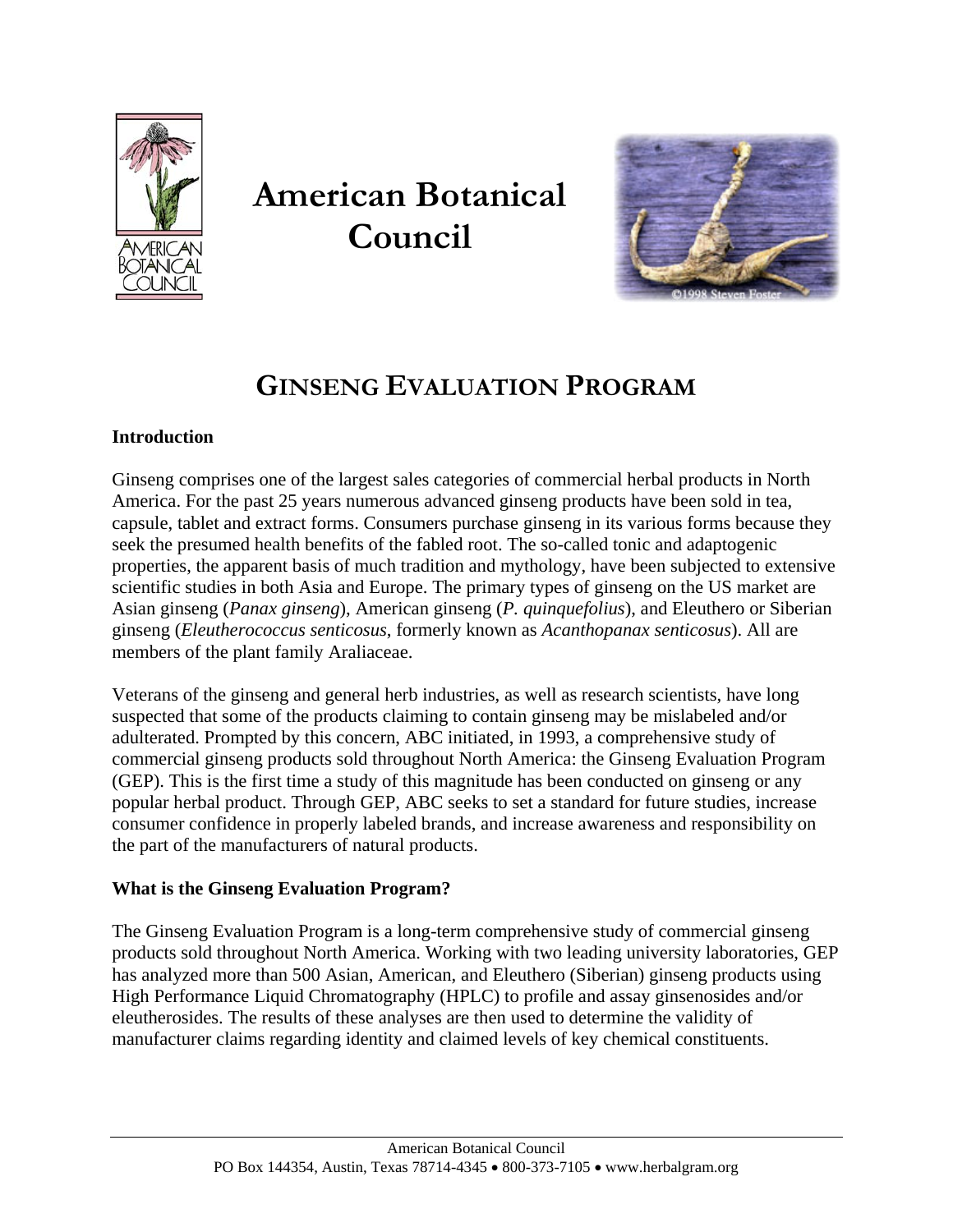In order to ensure fairness and objectivity, ABC has developed strict protocols for obtaining and storing products, shipping samples to the testing laboratories, as well as reviewing results. All products analyzed were purchased from retail establishments (including health food stores, grocery stores, drugstores, and ethnic grocery stores), mail order, multilevel marketing distributors, and/or health care professionals. ABC has not accepted in this program any ginseng products that were sent directly by the manufacturer, in order to preclude the possibility that uncharacteristic products could be evaluated.

GEP has three phases: the Regular Testing Phase, New Lot Testing Phase, and the Standardized Testing Phase. The Regular Testing Phase is the original idea behind the GEP. Products were purchased throughout the U.S. and Canada, analyzed up to four times, and given a status of Pass or Fail.

Upon completion of the analyses, ABC notified manufacturers with products that had failed of the results of the analyses for their products. Many of those manufacturers expressed concern that the products analyzed in GEP were older products that had since been improved or had been discontinued. In some cases manufacturers explained that they had discovered problems and corrected them. Many manufacturers urged ABC to test the new version of their product currently on the market. After assessing all the input and based on the fact that many of the original products were manufactured prior to the passing of Dietary Supplement Health and Education Act of 1994 (DSHEA), ABC decided to initiate the New Lot Testing Phase. For each product that had failed in the Regular Lot Testing Phase, a new lot was purchased and analyzed one time at one lab. Each of these products received a Pass or Fail status. The results for both the Original lot and the New lot will be published in the final GEP report.

In the process of acquiring products for the Regular Testing Phase, it became evident that many products claimed to be standardized and some of those claimed to be standardized to a specific level of ginsenosides. Not knowing what each manufacturer means by standardized, ABC decided to expand the GEP to review a small group of standardized *Panax ginseng* products. Fourteen different products were selected and 5 different lots of each product were purchased. These products do not receive a Pass or Fail status. Rather, the GEP report will include a comparison of the different standardized products plus a comparison of the different lots of the standardized products to determine any variation in the total quantity of key constituents and/or the relative ratios or profiles of these compounds. This second comparison will show if a standardized product is consistent on a lot-by-lot basis.

#### **Laboratories & Methodologies**

ABC has been working with the University of Illinois at Chicago (UIC) and University of Ottawa (UO). Both labs worked together to develop the methodologies for analysis of ginsenosides and eleutherosides. Both laboratories were involved in the analysis of the products. In addition, UIC isolated many of the necessary chemical reference standards used in the analyses.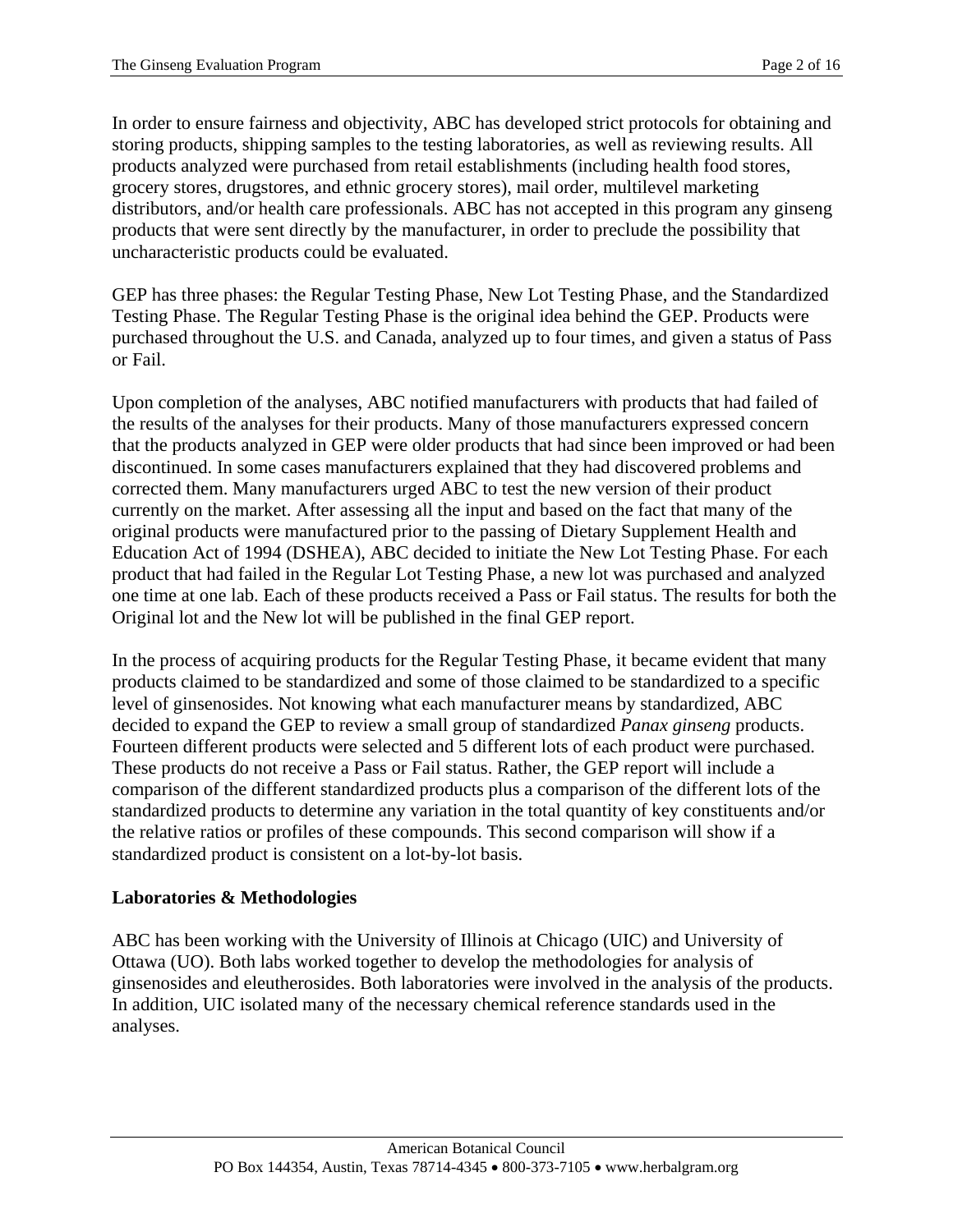#### **Results**

The dissemination of information in the GEP Report will have a significant impact on the health and well being of the general public as it impacts the future policy of research, manufacturing, and claims about natural products. The level of responsibility on the part of industry will continue to increase. In addition, due to the rapidly expanding interest in the use of herbal products, the industry and the public will see the great value in utilizing this pioneering study as a model to conduct further studies analyzing herbal dietary supplements.

The GEP reports will be featured in multiple issues of *HerbalGram*. [The first report appears in](http://www.herbalgram.org/herbalgram/issueindex.asp?i=52)  [the Summer 2001 issue of](http://www.herbalgram.org/herbalgram/issueindex.asp?i=52) *HerbalGram* and discusses the consistency of "standardized" Asian ginseng products. The remaining reports will cover eleuthero (aka Siberian ginseng) and American and Asian ginseng products and whether or not they meet their label claims. In addition to the GEP reports, these special ginseng issues will include additional articles on ginseng covering such topics as characteristics, research, taxonomy, conservation, history, etc.

If you would like to order HerbalGram 52 containing the first GEP report and do not want to become a member at this time, call the ABC toll free order line at 800-373-7105.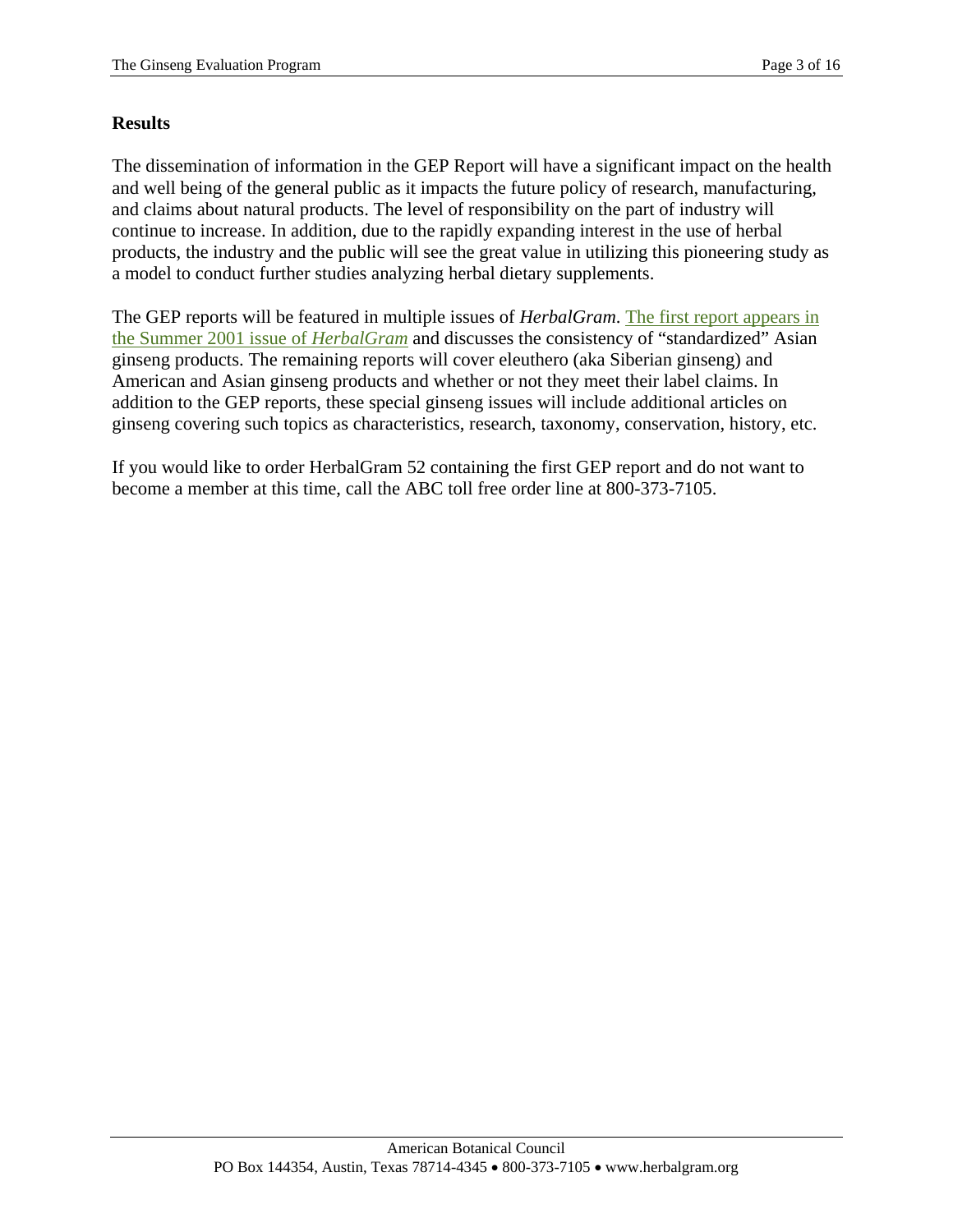# **Ginsenoside Methodology**

HPLC Methods for Separation and Quantitative Determination of GinsenosidesUsed in the American Botanical Council's Ginseng Evaluation Program

# **P.N. Yat and J.T. Arnason**

Ottawa-Carleton Institute of Biology, Department of Biology, University of Ottawa, Ottawa, Ontario K1N 6N5, Canada.

# **Z.Z. Lu, J.F. Fitzloff and H.H.S. Fong**

Department of Medicinal Chemistry and Pharmacognosy, and Program for Collaborative Research in Pharmaceutical Sciences University of Illinois at Chicago, Chicago, IL 60612-7231, U.S.A.

# **D.V.C. Awang**

MediPlant Consulting Services 15876 Thrift Avenue, White Rock, British Columbia V4B 2M8, Canada.

# **INTRODUCTION**

Ginseng is one of the most widely used herbal drugs and is reported tohave a wide range of therapeutic and pharmacological activities (1-3). The twomajor species of commerce are *Panax ginseng* C.A. Meyer (Asian ginseng),and *Panax quinquefolius* L. (North American ginseng). Both speciescontain active ginsenoside saponins, but there are significant differences intheir identity and distribution. It has been observed that over thirtyginsenosides have been identified from *Panax* spp. (4), however six of these,Rg1, Re, Rb1, Rc, Rb2, and Rd constitute the major ginsenosides accounting forover 90% of the saponin content of ginseng root (5).

Methods for the identification and quantitative analysis of ginsenosidesare available in the literature (6). However, methods such as colorimetry mayoverestimate results and cannot give information on individual ginsenoside levels,while gas chromatography has other reported difficulties (7, 8). HPLC methodshave been the most successful and are now the most widely accepted analyticalprocedure (7-9). A definitive HPLC/MS method is now available (10).

Based on a reviewof verified and widely used High Pressure Liquid Chromatography (HPLC)methods reported in the scientific literature, such as the Soldati method (7,8),we updated, adapted and verified an HPLC method for the quantification ofseven major ginsenosides including Rf, whose presence or absence is the basisfor the HPLC differentiation between Asian and North American ginseng, fromwhich Rf is absent. Rg2, also absent from North American ginseng, for whichpurported ginseng products were initially screened, was not assayed for because agood standard was not available in sufficient quantities.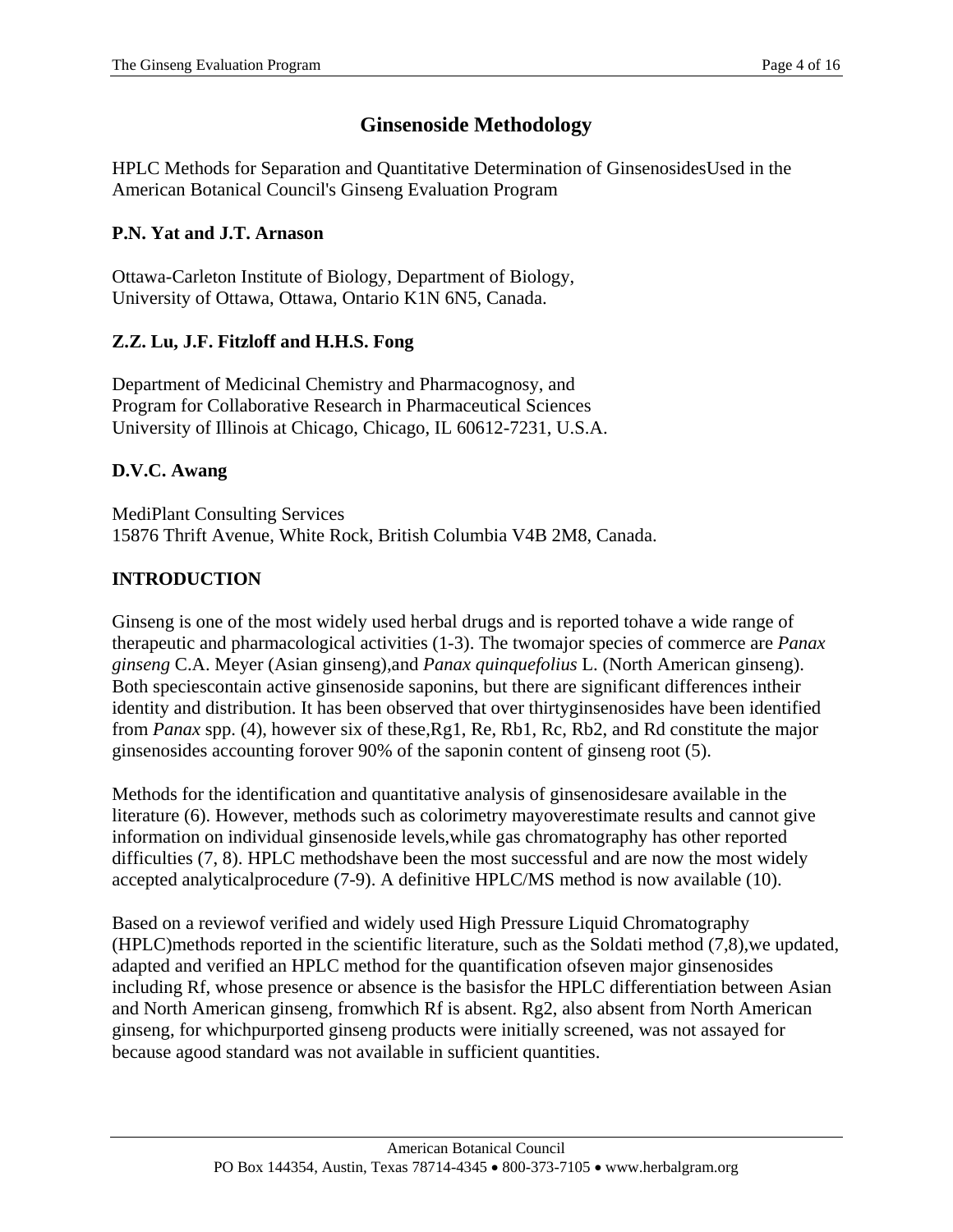# **MATERIALS AND METHODS**

Extraction.

Commercially available ginseng samples in various formulations (capsule,soft gel capsules, syrup, liquid, powder, granules, tablets) were obtained fromthe commercial retail market in North America and provided by the AmericanBotanical Council as blinded numbered samples in standard containers with noidentifying marks as to origin.

#### Capsules, powder, granules (pulverized),tablets (pulverized):

At the University of Ottawa, typicallya 0.5-3g sample of the ginseng formulation was extracted repeatedly at 55 C with a 20% aqueous methanolic solution (3 x 20mL) for 30 minutes each.The combined extract was evaporated to dryness under reduced pressure at40-55 C, and the residue dissolved in water (2 x 5mL) and applied onto anExtrelut column (EM Industries, Inc.). The saponins were then eluted (after 15minutes) using butanol saturated with water (75mL). The butanol extract wasevaporated to dryness under vacuum (55-60 C), and the residue dissolvedin methanol (5.0mL, HPLC grade). This was filtered using Varian LC SamplePreparation filters (Lot. No. 160216) and (20uL) injected into the LC system.

At the UIC College of Pharmacy laboratory:0.2-2g of each sample was weighed accurately into a 50mL Erlenmeyer flask,15mL of methanol (NB) was added to mix then shaken and the mixture was kept atroom temperature overnight, then filtered and the residue washed with methanol(3 x 15mL). The filtrate was combined into a 500mL round bottom flask, andevaporated under vacuum at 45-50 C to dryness. Residue was taken up withmethanol (4 x 2mL) transferred to a 10mL volumetric flask and made up tomark with methanol prior to HPLC analysis. The sample solution was filtereddirectly into the HPLC sample insert, using a Nylon Acrodisc 13 filter, just beforeHPLC analysis.

#### Soft gelatin capsules:

At the Universityof Ottawa, softgel capsules were extracted similar to tablets, capsules,etc.

At the UIC College of Pharmacy laboratory,soft gels were emptied of contents, 0.2-3 g of each sample was weighedaccurately, then dissolved in a mixture of hexane:methanol:water (20:15:10), 30mL, thelower layer collected, the upper layer washed with methanol and water mixture (3x 15mL), combined with the lower layer, evaporated under vacuum at 45-50 C to dryness, then treated further as described for capsules.

#### For the extraction of syrupsand liquids:

At the Universityof Ottawa an amount (1-5mL) was transferred to a 50mL flask and mixed withmethanol (20mL). The solution was evaporated to dryness under vacuum and dissolvedin 20mL of a mixture of aqueous 0.05% triflouroacetic acid solution andmethanol (1:4) and filtered through a 0.2uL solvent-resistant filter.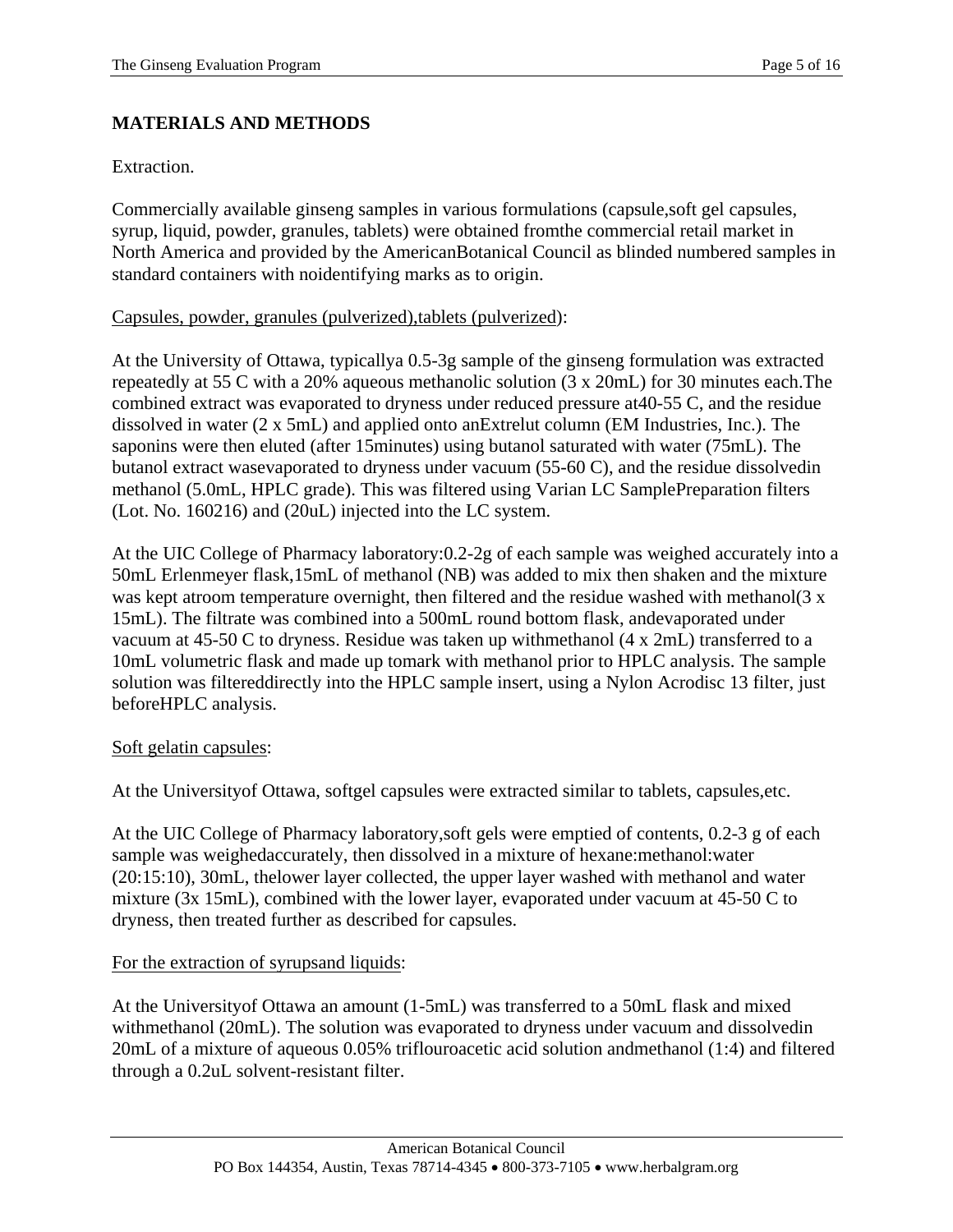At the UIC Collegeof Pharmacy laboratory: 2-6g of each sample was weighed accurately,directly into a 10mL volumetric flask, diluted with methanol and made up to themark prior to HPLC analysis. The sample solution was filtered directly into theHPLC sample insert just before HPLC analysis.

#### **Recovery of Ginsenosides.**

At the University of Ottawa, replicate analyses were performedon recovery of standard ginsenoside Rg1 in root sample, and of a mixtureof standard ginsenosides, Rg1, Re, Rb1, and Rd in different ginsengformulations: powder, capsule, softgel, syrup and liquid. Two equal amounts by weight ofa particular ginseng formulation were taken and standard ginsenoside(s)added to one of these. Extraction procedures were identically performed on thetwo samples and the extract analyzed. Analysis on the unaltered extract wasfollowed by analysis of the extract containing standard(s). Recovery was determinedby taking the difference between the total ginsenoside concentration(including added standard) and the detected ginsenoside in extracts without standardadded. This spiking procedure also allowed verification of the peak identity inextracts, since there was no development of split or shouldered peaks or change inonline spectra in the rising or declining portion of the peak.

Recovery studies were performed similarly at the UIC Collegeof Pharmacy laboratory; the number of recovery studies was limited by theamount of available pure ginsenoside standards; these are reported in Table1.

#### **HPLC Analysis.**

The HPLC used at the University of Ottawa was a Beckman System Gold,consisting of a Beckman Diode-array detector (module 168), a programmable binarysolvent delivery system (module 126), an autosampler (module 502), capable ofinjecting up to 94 samples, a 486 Dell (IBM-compatible) computer for dataprocessing, equipped with Beckman System Gold software. The equipment was certifiedsemi-annually by Beckman technicians. Separations were achieved with Beckman ultrasphereODS, 5um particle, 250 x 4.6mm column. For ginsenoside analysis, the mobilephase was water  $(A)$  and acetonitrile  $(B)$  at a constant composition of  $21\%B$  from 0-20 minutes and flow rate of 1.3 mL/min; and a gradient elution rising to 42% Bfrom 20-60 minutes. At 60-70 minutes, the column was flushed with 99%B thenreturned and equilibrated for 15 minutes with 21%B. Detection of ginsenosides wasachieved at 203nm.

At the UIC Collegeof Pharmacy laboratory, analysis was performed with a Waters HPLC systemconsisting of model 510 EF pumps, model 717 autosampler, and model 486 UV-VISdetector set at 202nm and equipped with a MillenniumR version 2.15 programmablesystem controller and data processing software; the column used was also aBeckman Ultrasphere ODS 5um particle, 250 x 4.6mm.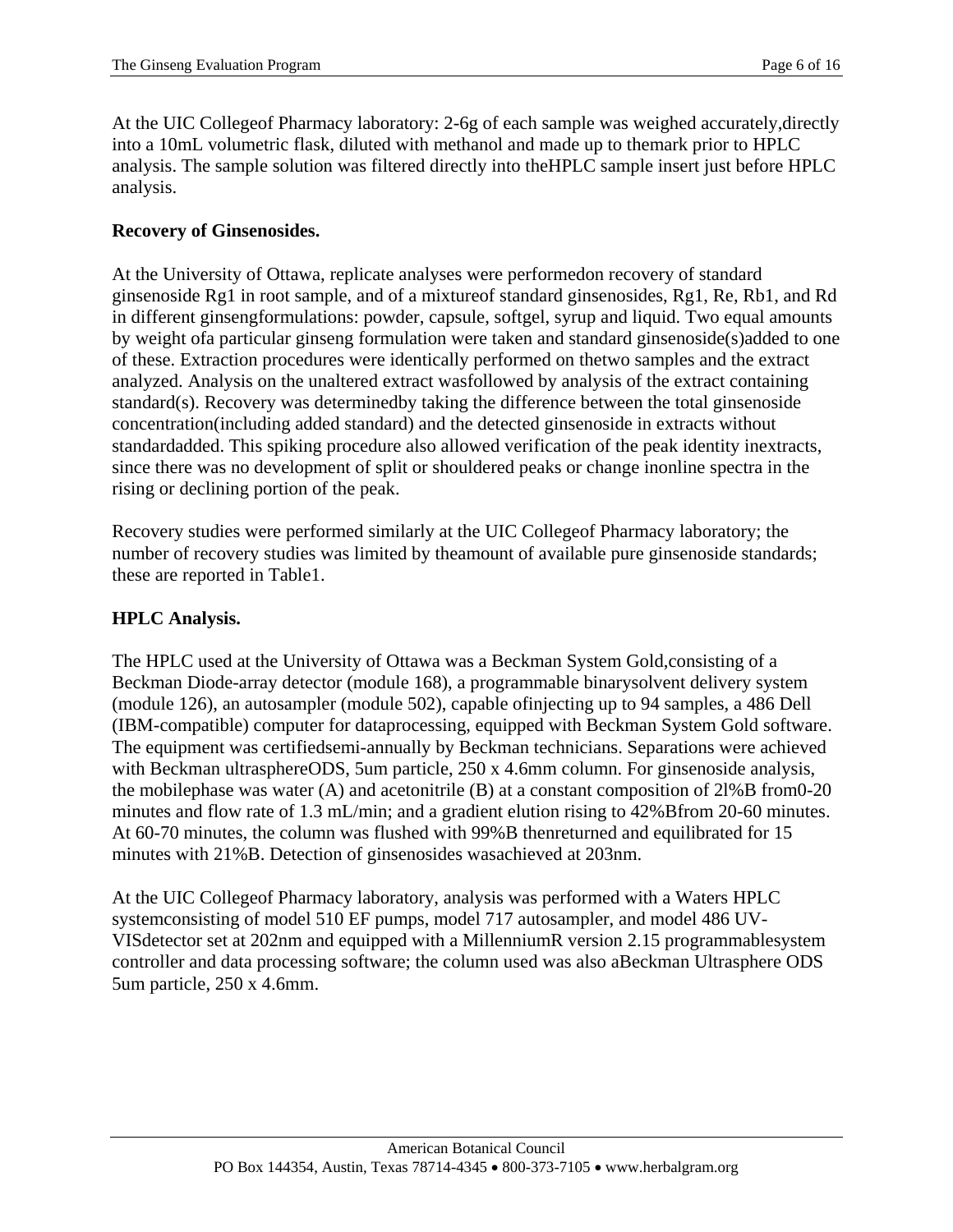#### HPLC Conditions at Chicago lab:

#### Column: Beckman Ultrasphere ODS Column, 5m,250 x 4.6mm

Mobile: A: Acetonitrile B: Water Gradient elution: 0-20 min 20% A; 20-60 min 42% A; Flow rate: 1.6mL/min Wavelength: 202nm

#### **Solvents andStandards.**

At the Universityof Ottawa: Acetonitrile, methanol and butanol were all HPLC grade (BDHInc., Toronto) and distilled and de-ionized water was obtained from a Milli-QReagent Water system. The following ginsenosides, namely Rg1, Re, Rb1, Rc, Rb2,and Rd (provided by Prof. H. Fong, University of Illinois, Chicago), Rf andRg2 (provided by Dr. Y. C. Ma, Celex Laboratories Inc., Atholville, NB)representing over 90% of the total ginsenosides in roots, were maintained in a -20 Cfreezer until use and then prepared as pure standards at concentrations of0.0l -0.l mg/mL in HPLC grade methanol. Analysis based on peak area (AU) wasperformed and the Response Factors (mg/mL/AU) calculated and built in to the method.Response Factors were continuously updated by bracketing standard mixture between anumber (3-6) of sample runs.

At the UIC Collegeof Pharmacy laboratory: Methanol and acetonitrile (HPLC Grade, FisherScientific), triflouroacetic acid 99% (Aldrich Chemical Company, Inc.), water wasobtained from a NANO pure<sup>R</sup> ultrapure water system. Standard ginsenosidesRg1, Re, Rb1, Rc, Rb2 and Rd isolated and characterized by NMR in the UIClaboratories; Rf was a gift from Dr. Dennis V.C. Awang at MediPlant ConsultingServices.

#### **RESULTS**

Figures 1-4 show typical chromatographic profiles of NorthAmerican ginseng (*Panax quinquefolius*) and Asian ginseng (*Panaxginseng*) respectively showing baseline resolution of peaks.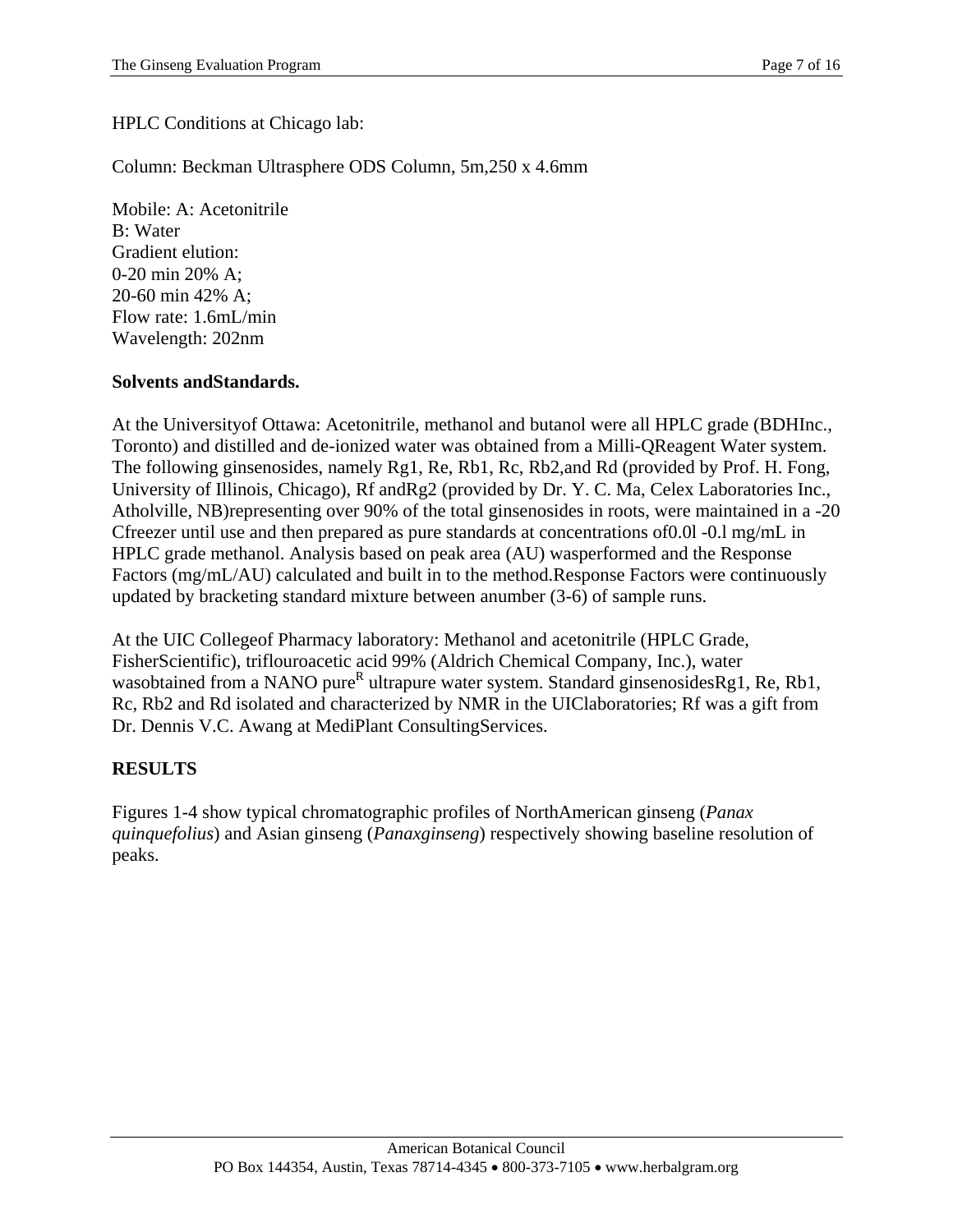

Figure 1. Chromatogram of *Panax quinquefolius*, Universityof Ottawa

Figure 2. Chromatogram of *Panax quinquefolius*, UIC

Figure 3. Chromatogram of *Panax ginseng*, Universityof Ottawa

Figure 4. Chromatogram of *Panax ginseng*, UIC

Based on these separations, Table 1 shows recovery analysisof selected ginsenosides from powdered root, softgel, capsule, liquid andsyrup formulations, respectively. Recoveries of all standards were > 85%.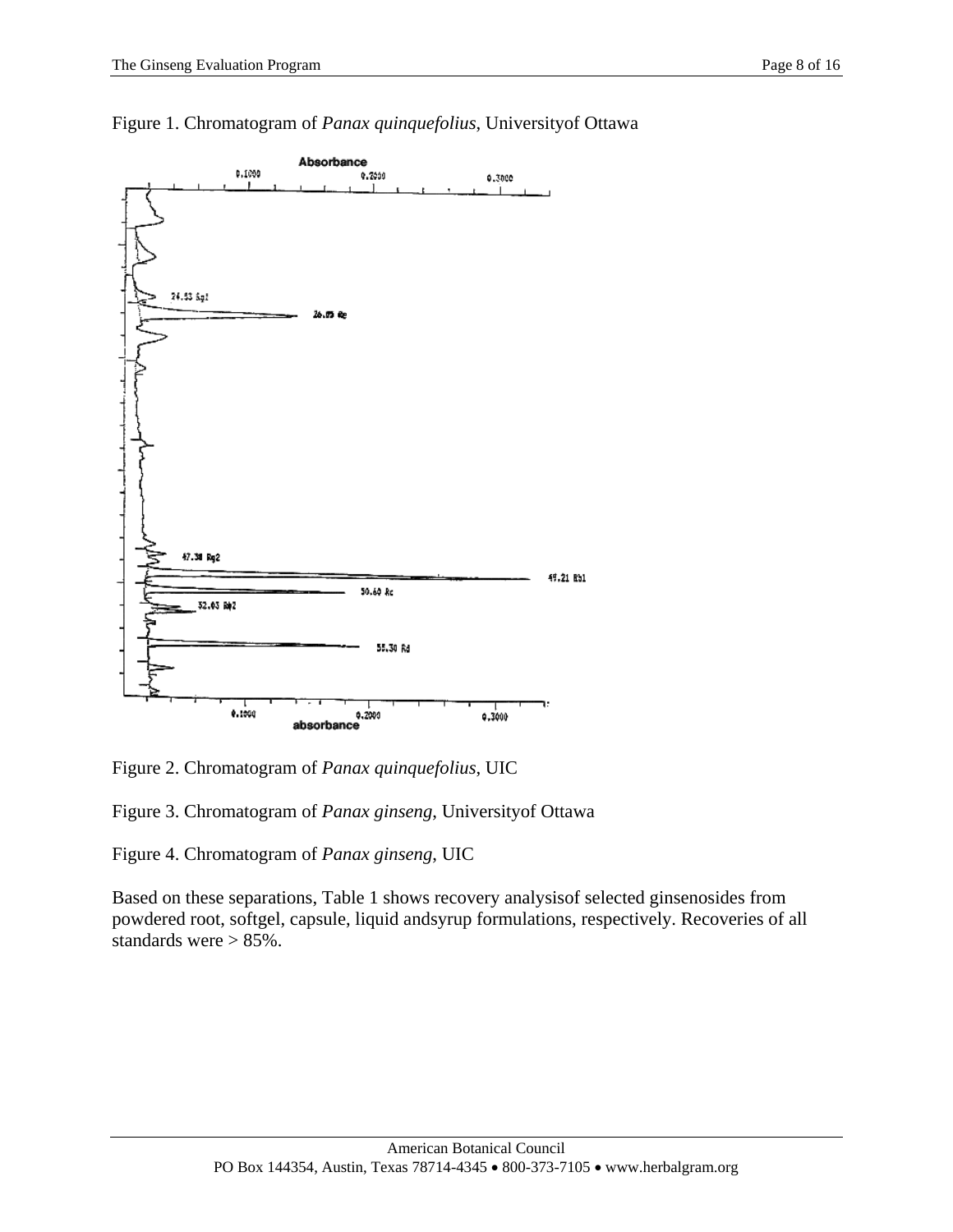| <b>Compound Ginseng Ginseng Ginseng Ginseng</b> |        |         |                |              | <b>Ginseng</b> |
|-------------------------------------------------|--------|---------|----------------|--------------|----------------|
|                                                 | Root   | Softgel | Capsule Liquid |              | Syrup          |
|                                                 | powder |         |                | formulations |                |
| <b>Ottawa</b>                                   |        |         |                |              |                |
| Rg1                                             | 96     | 107.4   | 104.1          | 98.3         | 96             |
|                                                 | $(-)$  | (8.1)   | (5.9)          | (1.5)        | $(-)$          |
| Re                                              |        | 124.1   | 96.0           | 101.2        |                |
|                                                 |        | (5.5)   | (3.7)          | (1.7)        |                |
| Rf                                              |        | 109.8   | 96.8           | 85.9         |                |
|                                                 |        | $(-)$   | (2.9)          | (2.2)        |                |
| Rb1                                             |        | 108.3   | 102.3          | 95.5         | 95             |
|                                                 |        | (6.9)   | (5.9)          | (2.5)        | $(-)$          |
| Rc                                              |        | 104.0   | 107.3          | 98.7         |                |
|                                                 |        | (1.1)   | (6.3)          | (1.6)        |                |
| Rb2                                             |        | 100.1   | 92.3           | 100.9        |                |
|                                                 |        | (1.7)   | (3.17)         | (0.9)        |                |
| Rd                                              |        | 106.4   | 103.1          | 99.0         | 100            |
|                                                 |        | (3.9)   | (7.4)          | (3.1)        | $(-)$          |
| <b>Chicago</b>                                  |        |         |                |              |                |
| Rg1                                             |        |         | 103            | 102          |                |
| Rb1                                             |        |         | 104            | 102          | 94             |
| Rc                                              |        |         | 105            | 110          | 96             |
| Rd                                              |        |         | 106            | 102          | 99             |

Table 1. Mean recoveries (s.e.) of marker compounds from variousformulations (%).

Note: For Ottawa,  $n = 4-5$  where s.e. is given,  $n = 1$  where nos.e. is given. For Chicago,  $n = 2$ .

The response of the LC system to standard ginsenosides invarious ranges of concentration was highly linear with an  $r^2 > 0.99$  in all cases (Table 2a). The procedure enabled detection of 12ng of Rg2and 22ng Rg1 at above background noise levels.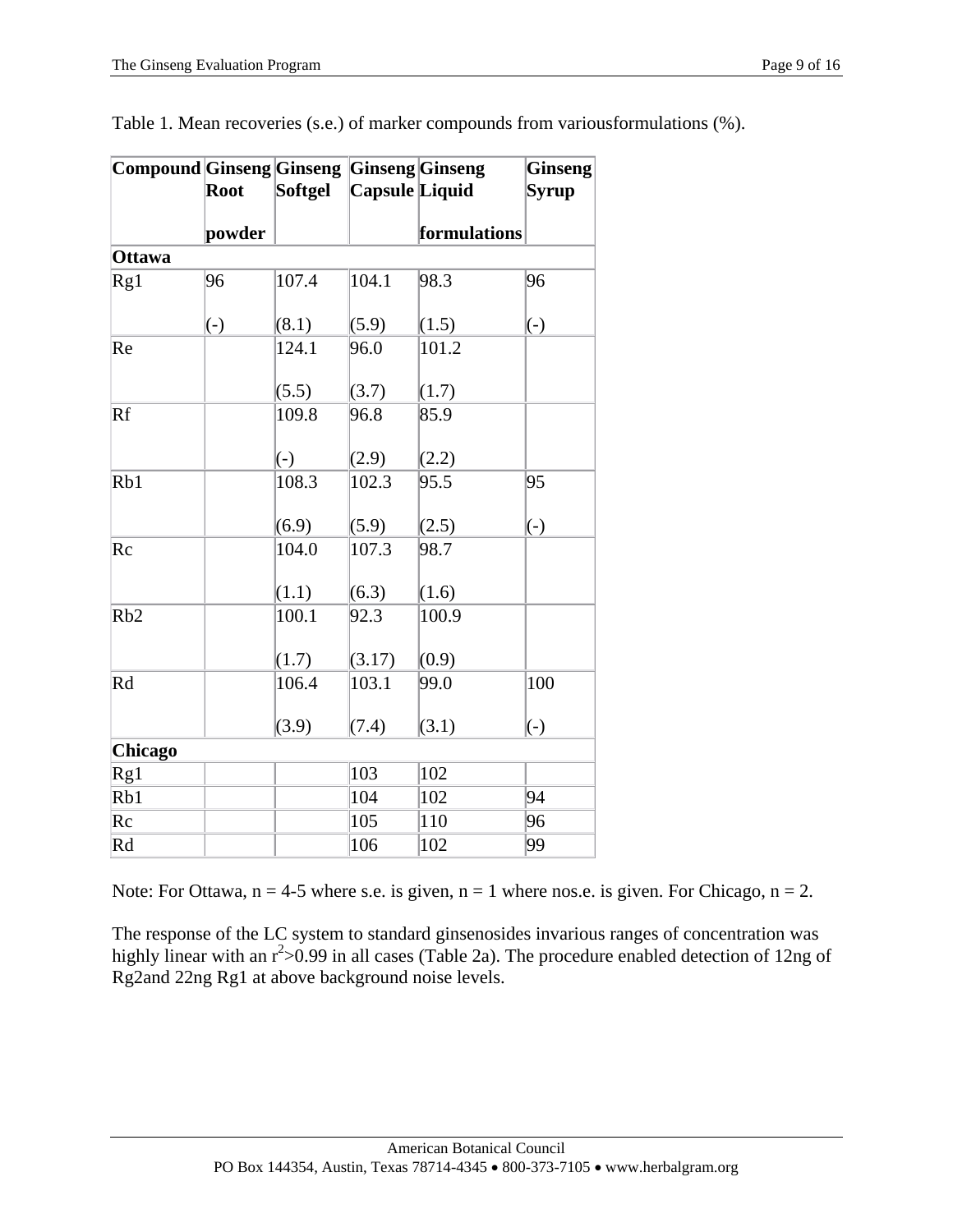Table 2a.

|  | Linearity of peak area to concentration (Ottawa) |  |
|--|--------------------------------------------------|--|
|  |                                                  |  |

| <b>Ginsenoside</b> | Concentration range (mg/mL) | $r^2$            |
|--------------------|-----------------------------|------------------|
| Rg1                | 1.10-110.                   | 0.9996           |
| Re                 | $5.70 - 114.$               | 0.9980           |
| Rf                 | $2.80 - 56.0$               | 0.9991           |
| Rg2                | $0.60 - 56.0$               | 0.9997           |
| Rb1                | $4.80 - 96.0$               | 0.9905           |
| Rc                 | 1.02-102.0                  | 0.9971           |
| Rb2                | $3.00 - 300.$               | $ 0.9972\rangle$ |
| Rd                 | 1.70-85.00                  | 0.993            |

Similar linear response data was obtained in the Chicago laboratory; seeTable 2b.

Table 2b. Calibration curves and detection limit(Chicago)

In order to check the linearrelationships between UV and absorption intensity and amount ofginsenosides, calibration curves are established for Rg1, Re, Rb1, Rc, Rb2, Rd.

#### **Regression Analysis of Standard Ginsenosides: Correlation Coefficient r<sup>2</sup>**

| Ginsenoside | Concentration range (mg/mL) | r <sup>2</sup> |
|-------------|-----------------------------|----------------|
| Rg1         | 32.6-2100                   | 1.000          |
| Re          | 32.3-2060                   | 1.000          |
| Rb1         | $36.0 - 2300$               | 1.000          |
| $\rm Re$    | 18.3-1180                   | 1.000          |
| Rb2         | 28.6-1830                   | 0.999          |
| Rd          | $32.3 - 2070$               | 1.000          |

# **REFERENCES**

1.H.Yamaguchi, H.Matsuura, R.Kasai, O.Tanaka, M.Satake, H.Kohda, H.Izumi, M.Nuno, S.Katsuki, S. Isoda, J. Shoji an K. Goto, *Chem. Pharm.Bull*. 36, 4177(1988).

2. C-X.Liu, and P-G.Xiao, *Journal of Ethnopharmacology*, 36, 27(1992).

3. T.Kaku, Y.Kawashima, *Chem.Abstr.*, 89, 70806d (1973).

4. M.Sakata et al, *Proceedings of the 3rd International GinsengSymposium*, 8 (1980).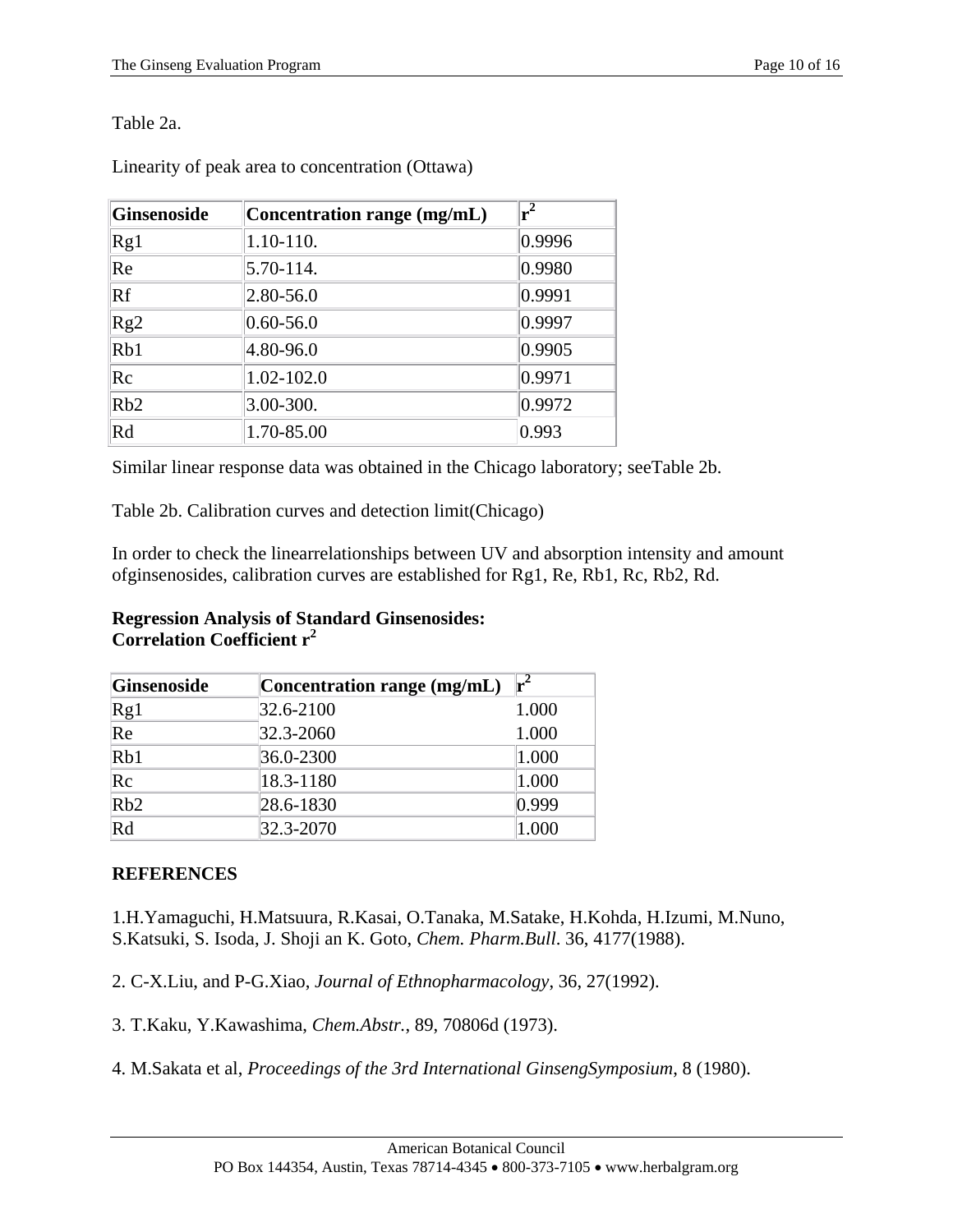5. G.Sollorz, *Chem.Abstr*., 103, 200922j (1985).

6. T.Nagasawa, T.Yokozawa, Y.Nishino and H. Oura,*Chem.Pharm.Bull*.,28,2059 (1980).

7. O.Sticher, and F. Soldati, *Planta Medica*, 36, 30 (1979).

8. F. Soldati, and O.Sticher, *Planta Medica*, 39, 348 (1980).

9. H.Kanazawa, Y.Nagata, Y.Matsushima, M.Tomoda, and N. Takai,*J.Chromatogr*.,507, 327 (1990).

10. R. Van Breemen, C.R.Huang, Z.Z. Lu, A. Rimando, H.S. Fong and J.F.Fitzloff, *Analytical Chemistry* 67,3985 (1995)

Superscript "R"means trademark.

NB: Chicago laboratory initially used butanol saturated with water untillate 1995. Samples done with butanol saturated water were also done withmethanol and no substantial differences were seen. So all reported samples from theChicago laboratory used methanol based extraction.HPLC Methods for Separation andQuantitative Determination of Ginsenosides Used in the American Botanical Council'sGinseng Evaluation Program.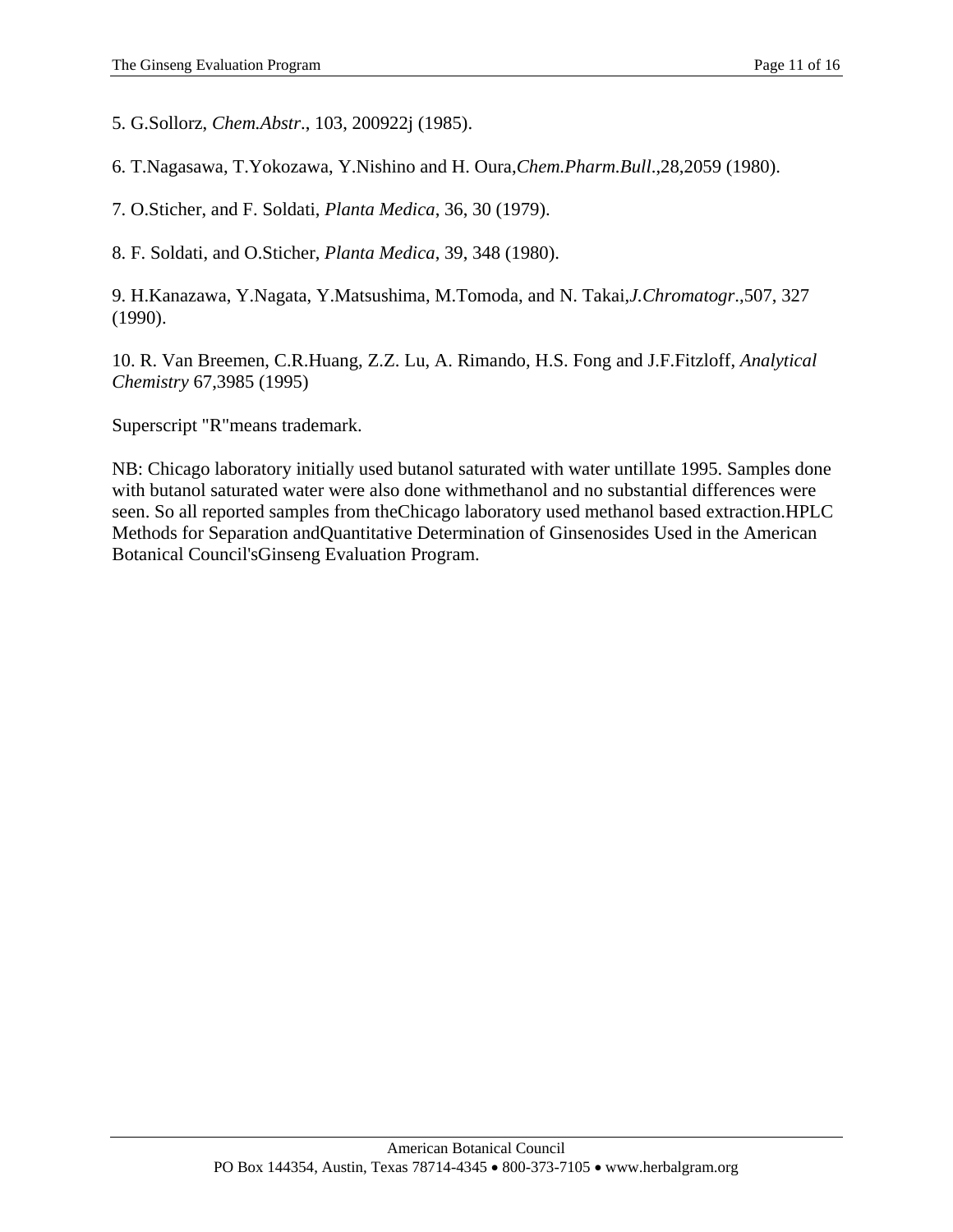# **Literature Search for Root Powder Minimums**

Results of Literature Search as Basis for Root Powder Minimums (%) Used in the Ginseng Evaluation Program

#### **ASIAN GINSENG (***PANAX GINSENG)*

|                              | <b>Root</b>   | <b>Lateral</b> | <b>Root</b>  |               | Leaf   |             |
|------------------------------|---------------|----------------|--------------|---------------|--------|-------------|
|                              | (Main)        | <b>Root</b>    | <b>Fiber</b> | <b>Leaves</b> | stalks | <b>Stem</b> |
| Chang, 1989 (2)              | 0.91          |                |              |               |        |             |
| Chuang, 1995 (3)             |               |                |              |               |        |             |
|                              | 3.72-9.03     |                |              |               |        |             |
| Korean White                 |               |                |              |               |        |             |
|                              |               |                |              |               |        |             |
| Korean Red                   |               |                |              |               |        |             |
|                              | 3.90-7.19     |                |              |               |        |             |
| Ko, 1989 (4)                 |               |                | $3.3 - 7.2$  |               |        |             |
| 1992<br>Liu,<br>(5)          |               |                |              |               |        |             |
| (rootstock, not normal root) | 4.19          |                |              |               |        |             |
|                              |               |                |              |               |        |             |
| Ma, 1995 (6)                 | 1.20-3.95     |                |              |               |        |             |
| Soldati, 1980 (9)            | 1.35          | 3.53           | 6.15         | 5.19          | 0.77   | 0.76        |
| Sollorz, 1985 (10)           |               |                | $6.75-$      |               |        |             |
|                              | $0.69 - 1.80$ | 1.54-2.93      | 8.56         |               |        |             |

The minimum level of ginsenosides found in the literature search was 0.69%. This value was then adjusted for the coefficient of variation for the test method and for the representative amount of ginsenosides assayed. The result is the Root Powder Minimum (RPM) of 0.59% for Asian ginseng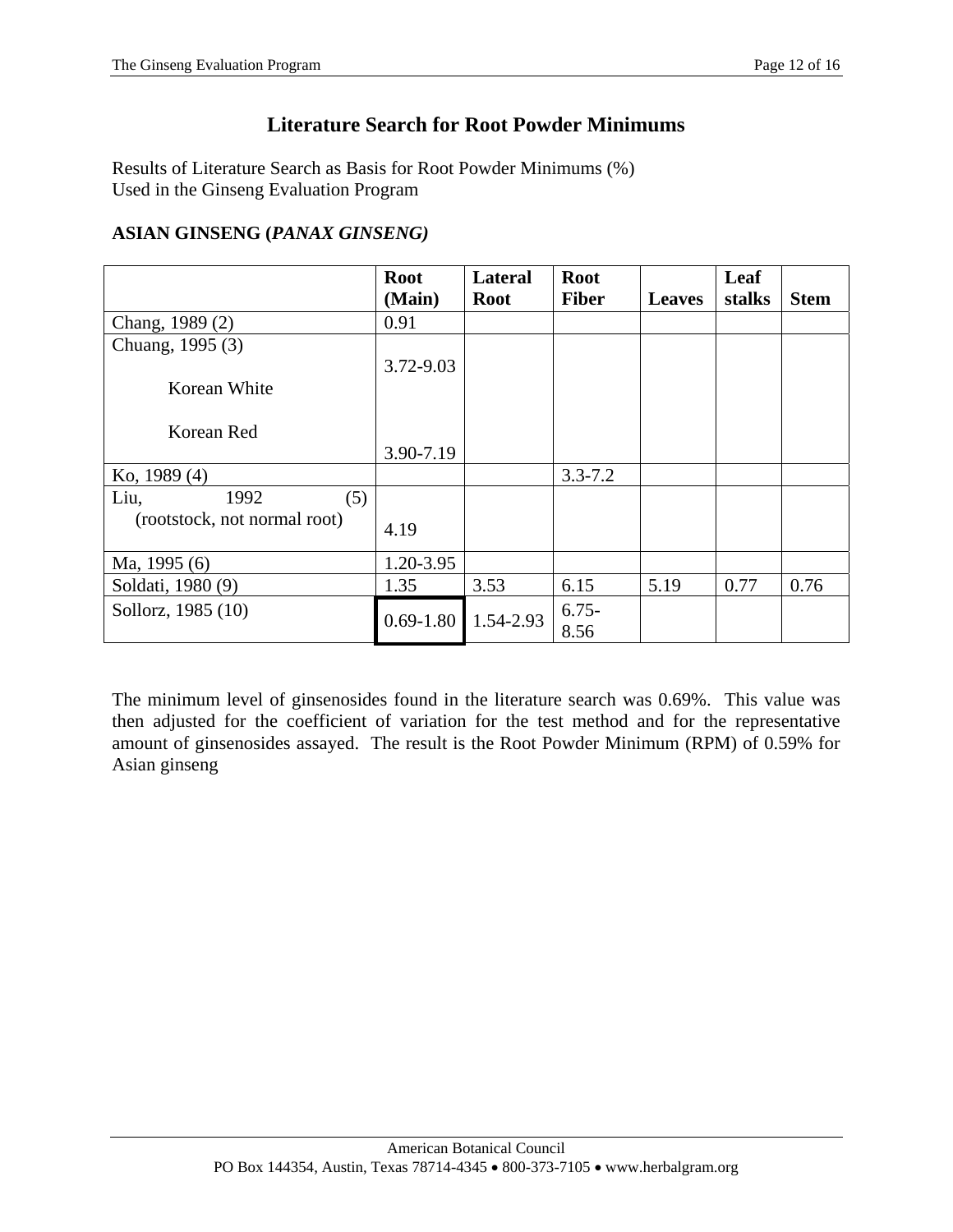|                   | Root (whole) | Tea           |
|-------------------|--------------|---------------|
|                   |              |               |
| Chang, 1989 (2)   | 3.09         |               |
| Chuang, 1995 (3)  | 8.65-24.00   |               |
| Ma, 1995 (6)      | 1.17-8.60    | $0.23 - 9.85$ |
| Sanada, 1978 (7)  | 6.2          |               |
| Soldati, 1980 (9) | 1.70         |               |

# **AMERICAN GINSENG (***PANAX QUINQUEFOLIUS)*

The minimum level of ginsenosides found in the literature search for American ginseng was 1.17%. This value was then adjusted for the coefficient of variation for the test method and for the representative amount of ginsenosides assayed. The result is the Root Powder Minimum (RPM) of 1.00% for American ginseng

#### **ELEUTHERO, AKA SIBERIAN GINSENG (***ELEUTHEROCOCCUS SENTICOSUS)*

|                                                         | <b>Eleutheroside</b><br>B | <b>Eleutheroside</b><br>E |
|---------------------------------------------------------|---------------------------|---------------------------|
| Bladt, 1990 (1)                                         |                           |                           |
| Eleutherococci radix type A (China / Russia /<br>Korea) | $0.03 - 0.15%$            | $0.04 - 0.13%$            |
| Eleutherococci radix type B (China / Korea / Japan)     | $-$ (traces)              | $0.02 - 0.05\%$           |
| <i>E. senticosus</i> (Korea) root                       | $0.15 - 0.18%$            | $0.13 - 0.15%$            |
| E. senticosus (Korea) Root bark                         | $0.09 - 0.11\%$           | $0.09 - 0.10\%$           |
| E. senticosus (Korea) Wood                              |                           | $0.07 - 0.08\%$           |
| E. senticosus (Korea) Stem bark                         | 0.01%                     | 0.05%                     |
|                                                         |                           |                           |
| Slacanin, 1991 (8)                                      |                           |                           |
| Samples 1–9 (China, Siberia)                            | $0.055 - 0.178%$          | $0.10 - 0.120%$           |
| Sample 10 (Korea)                                       |                           | 1.23%                     |

Since some types of eleuthero contain no eleutheroside B, the GEP team set no root powder minimum for eleutheroside B content. The minimum level of eleutheroside E found in the literature search for eleuthero was 0.02%. This value was then adjusted for the coefficient of variation for the test method. The result is the Root Powder Minimum (RPM) of 0.019% for eleuthero root powder.

For eleuthero root *bark* powder, the minimum level of eleutheroside E found in the literature search was 0.09%. This value was then adjusted for the coefficient of variation for the test method. The result is the Root Powder Minimum (RPM) of 0.088% for eleuthero root *bark* powder.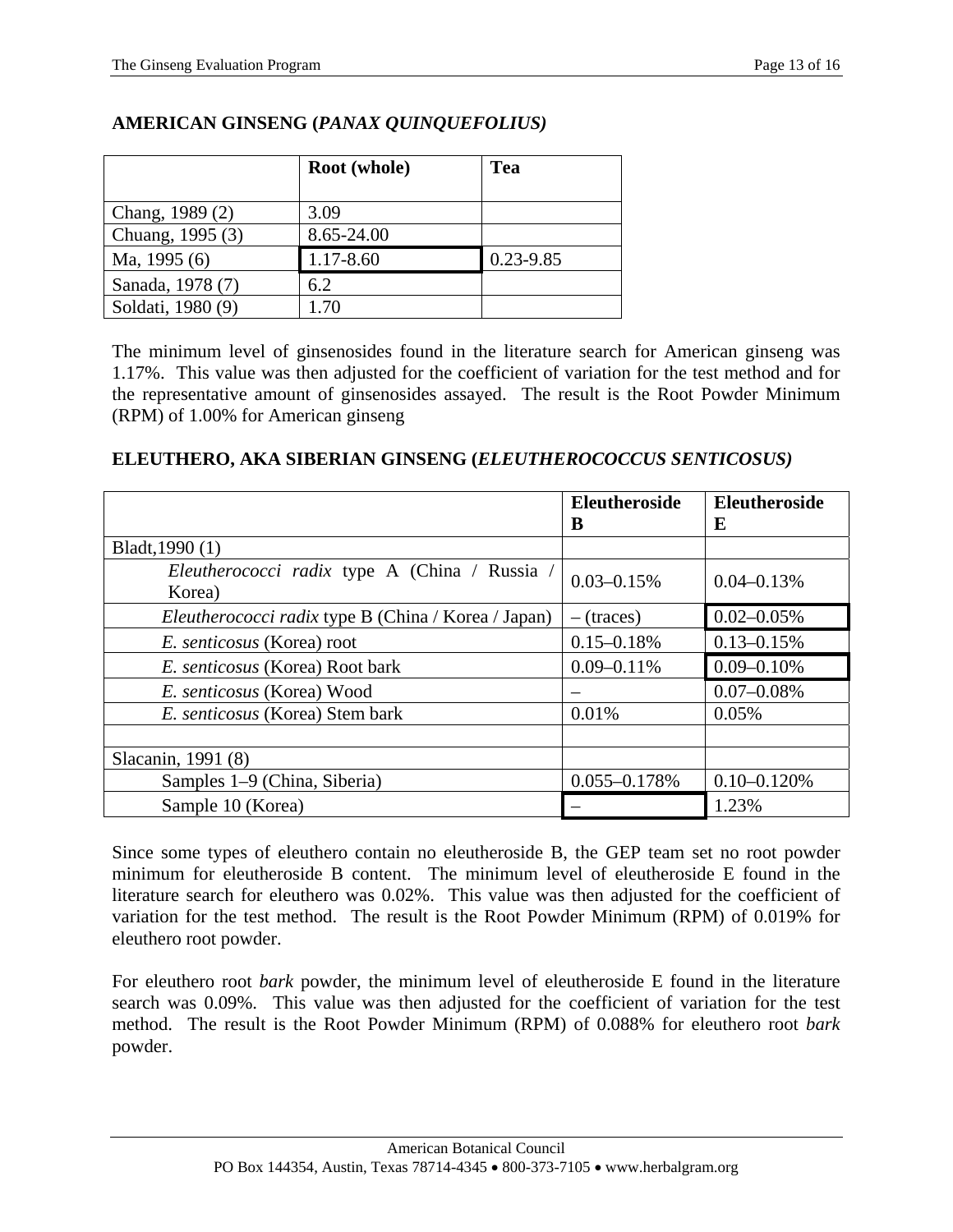#### **References**

- 1. Bladt S, Wagner H, Woo WS. HPLC fingerprint analysis and standardisation of *Eleutherococcus senticosus* (*Acanthopanax*) extracts. *Planta Med*. 1990;56:78.
- 2. Chang YS. Chemical and pharmacological studies of *Panax quinquefolius* and *Panax ginseng* [thesis]. Chicago (IL): Univ. of Illinois at Chicago; 1989.
- 3. Chuang WC, Wu HK, Sheu SJ, Chiou SH, Chang HC, Chen YP. A comparative study on commercial samples of ginseng radix. *Planta Med*. 1995;61:459-465.
- 4. Ko SR, et.al., *Saengyak Hakhoechi*, 1989,20,170
- 5. Liu CX, Xiao PG. Recent advances on ginseng research in China. *Journal of Ethnopharmacology*. 1992;36:27-38.
- 6. Ma YC, Zhu J, Benkrima L, Luo M, Sun L, Sain S, Kont K, Plaut-Carcasson YY. A comparative evaluation of ginsenosides in commercial ginseng products and tissue culture samples using HPLC. *J. Herbs Spices Med. Plants*. 1995;3:41-50.
- 7. Sanada S, Shoji J. *Shoyakugaku Zasshi*, 1978,32,96.
- 8. Slacanin I, Marston A, Guédon D, Abbe P, Hostettmann K. The isolation of *Eleutherococcus senticosus* constituents by centrifugal partition chromatography and their quantitative determination by high performance liquid chromatography. *Phytochem. Anal*. 1991;2:137-142.
- 9. Soldati F, Sticher O. HPLC separation and quantitative determination of ginsenosides from *Panax ginseng*, *Panax quinquefolium* and from ginseng drug preparations. *Planta Med*. 1980;38:348-357.
- 10. Sollorz G. Quality evaluation of ginseng root, quantitative HPLC-determination of ginsenosides. *Deutsch. Apoth. Ztg*. 1985;125(41):2052-2055.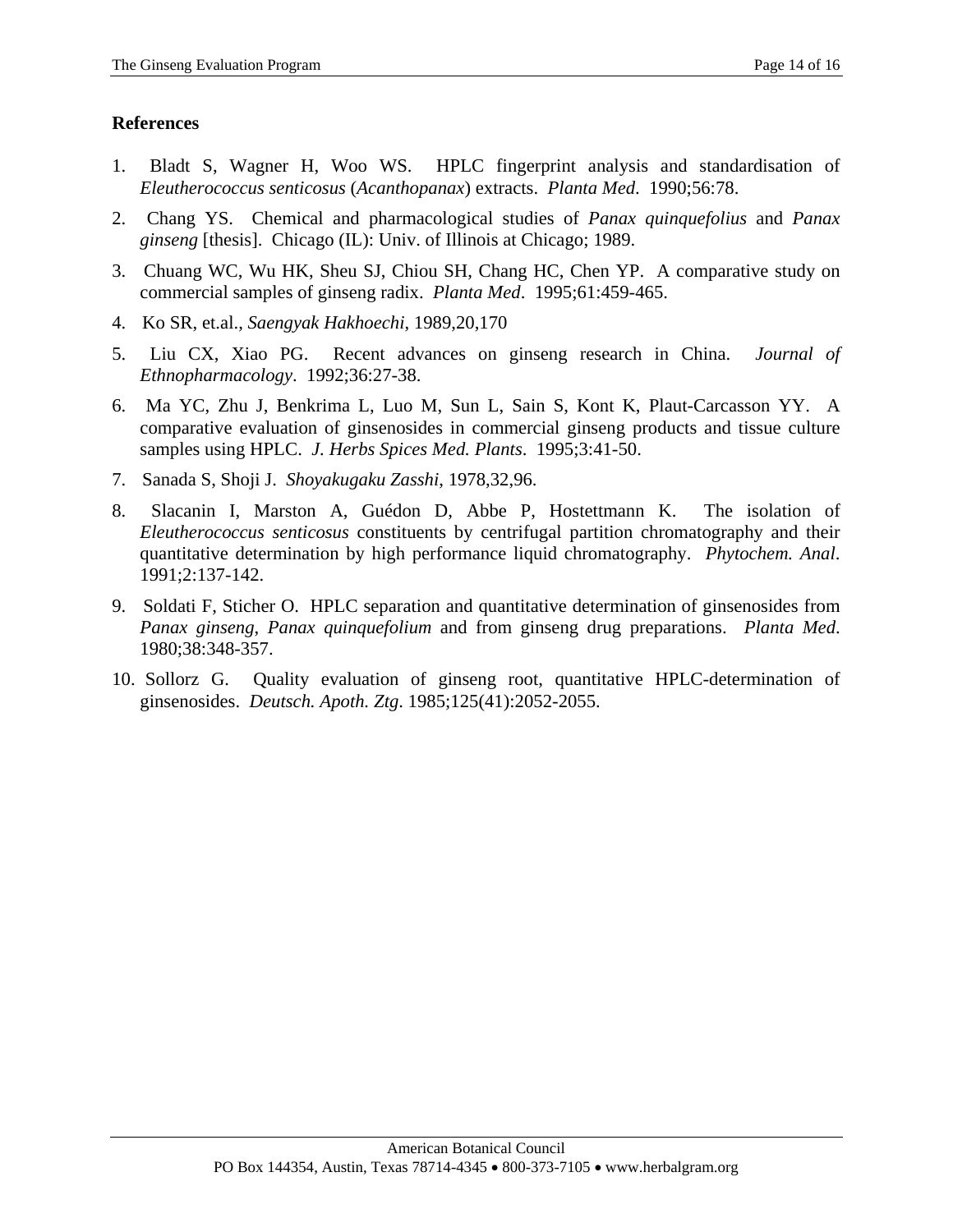# **Supporters of the Ginseng Evaluation Program**

The foundations, organizations, and companies listed below have demonstrated their belief in the significance of this project as evidenced by their support of more than \$700,000 in donations to this historic, unprecedented project of the American Botanical Council. In addition to contributions from supporters, ABC has invested more than \$500,000 of its own operating funds.

#### Major Underwriters — \$100,000+

American Botanical Council General Nutrition (GNC) Pharmaton Natural Health Products Sohn Foundation

Sponsors — \$10,000–\$99,999

Indena Marconi Foundation for Kids National Nutritional Foods Association (NNFA) Nature's Way Pharmavite Rexall Sundown

Supporters — \$5,000–\$9,999

Capsugel Chai-Na-Ta Corp. Enzymatic Therapy Frontier Natural Products Co-Op Ginseng Board of Wisconsin The Hain Celestial Group M.W. International Nature's Bounty / Good N Natural Nutrilite, a Division of Amway Corporation Friends — \$1,000–\$4,999

Bioforce USA Botanicals International C.E. Jamison & Co. Ltd. East Earth Herb Inc. Ginco International / Ginseng Company Ginseng Growers Association of Canada Hsu's Ginseng Enterprises, Inc. Lichtwer Pharma U.S., Inc. Martin Bauer / Finzelberg Prince of Peace Enterprises Progenix Corporation RP Scherer North America Unique Formulations / Panacorp Weinstein Nutritional Products

#### Contributors — \$250–\$999

Alpha Laboratories Div., Eurofins Scientific American KGP Inc. Nature's Life Superior Trading Waters Corporation Zand Herbal Formulas